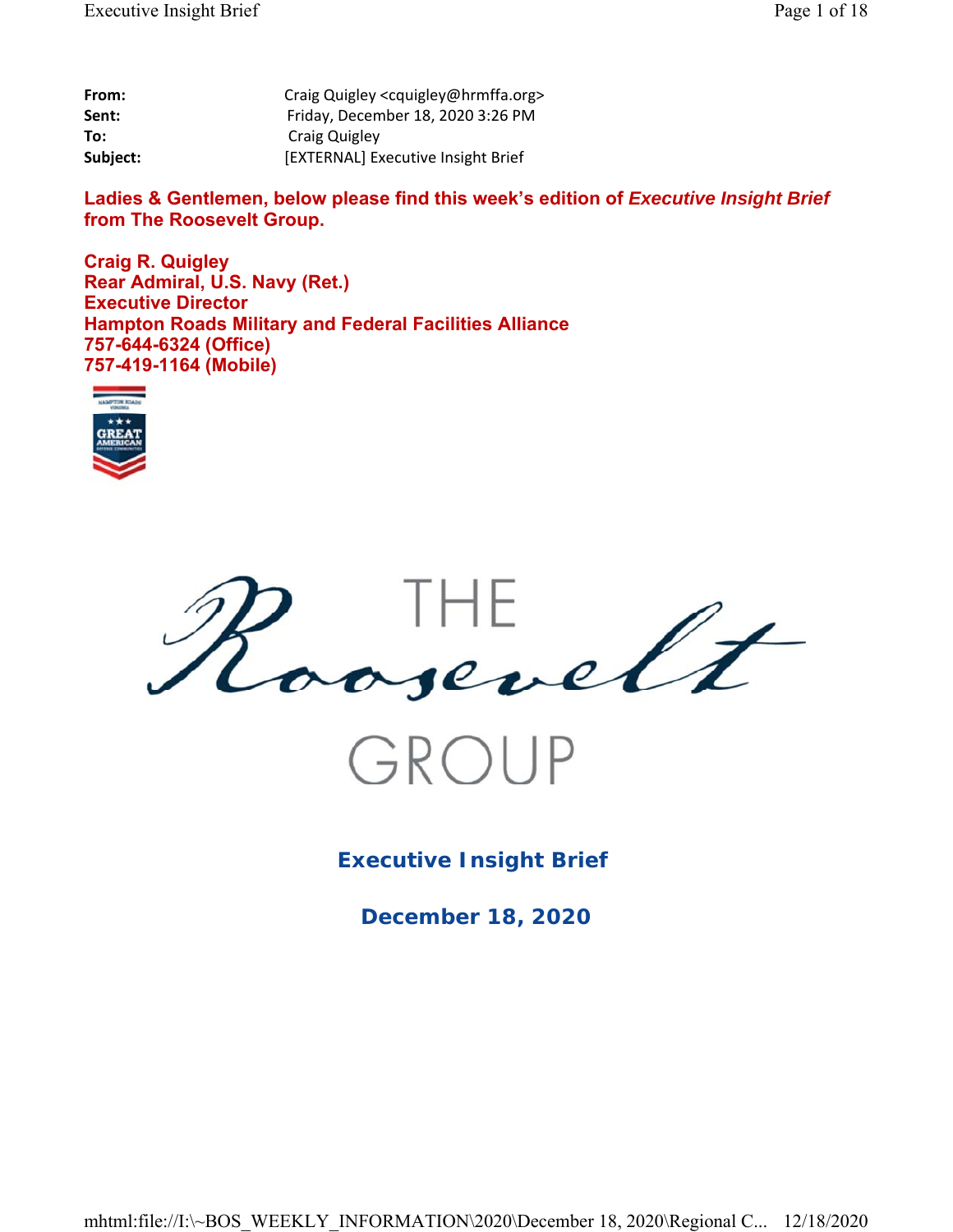

# **TOP STORIES**

# **Lawmakers ask whether massive hack amounted to act of war**

Lawmakers are raising questions about whether the attack on the federal government widely attributed to Russia constitutes an act of war. The hacking may represent the biggest cyberattack in U.S history, and officials are scrambling to respond.

The response is further complicated by the presidential transition — President Trump has yet to comment publicly on the attack — and the fact that the U.S. has no clear cyber warfare strategy.

"We can't be buddies with Vladimir Putin and have him at the same time making this kind of cyberattack on America," Senate Minority Whip Dick Durbin (D-Ill.) said of the attack during an interview Wednesday on CNN. "This is virtually a declaration of war by Russia on the United States and we should take that seriously."

# **Trump repeats his vow to veto the defense budget bill, but won't say when**

President Donald Trump on Thursday reiterated his vow to veto the annual defense authorization bill rather than allow it to become law, but White House officials still have not provided a timeline for when that attempt to block the legislation may happen.

The commander-in-chief took to Twitter to level his latest veto threat, writing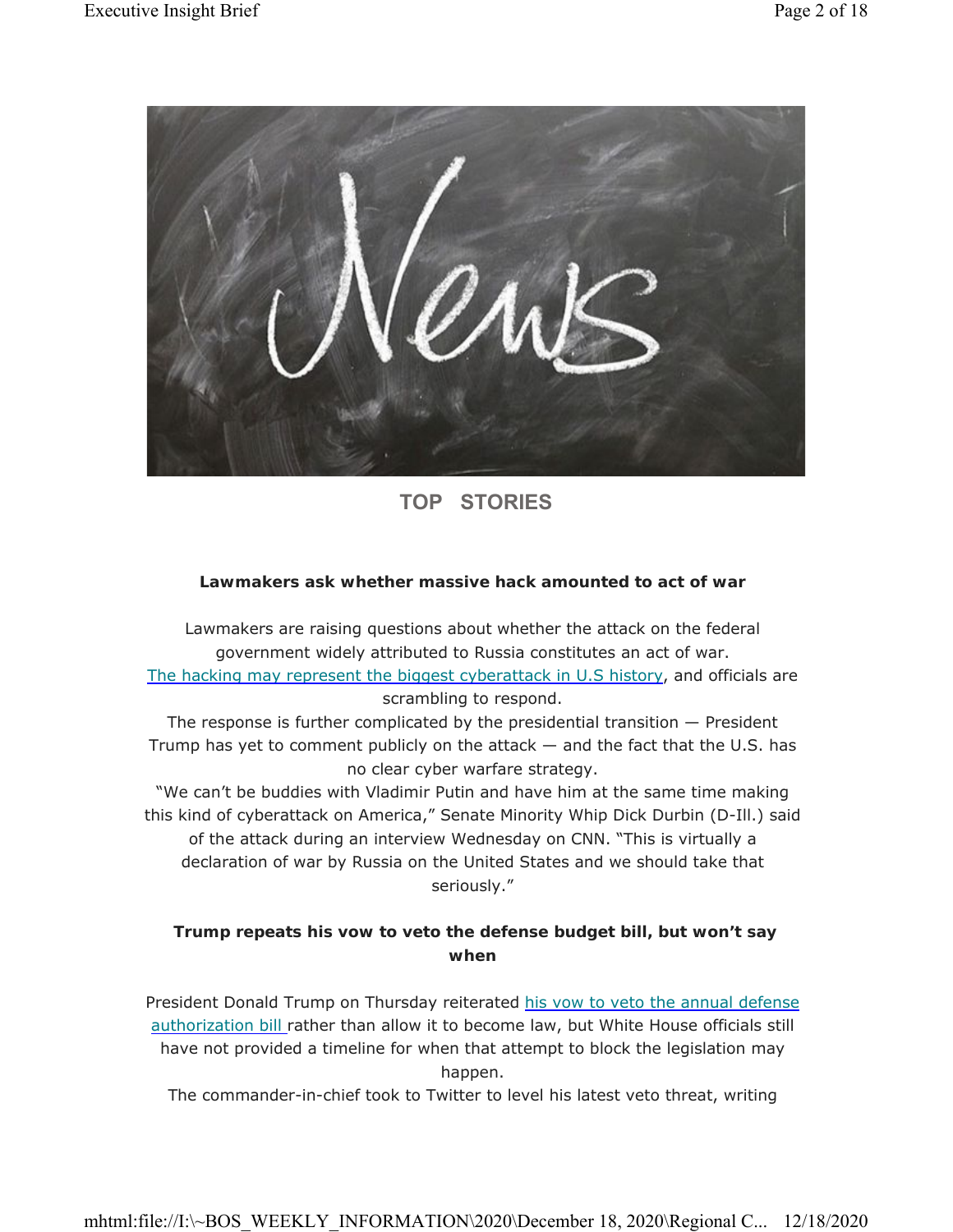Thursday that the veto "will make China very unhappy. They love [the bill]." Trump also said that a revised version of the annual defense budget policy bill "must have Section 230 termination, protect our National Monuments and allow for removal of military from far away, and very unappreciative, lands."

#### **How President-elect Biden can reinvigorate defense innovation**

The world is on the cusp of a new era of warfare dominated by unmanned systems, artificial intelligence, networked weapons and sensor fusion. We recently got a glimpse of this future in the rapid devastation that Turkish-backed Azeri forces delivered to the Armenian military with low-cost drones and smart weapons. While China and Russia exploit advances in emerging technologies, the United States military struggles to adopt them. If the U.S. does not adapt quickly to this new way of fighting wars, we will become vulnerable to attacks from authoritarian regimes that pose an existential threat to our national security, our democracy and our way of life.

Donald Trump ran for president as a disruptor, and one area he promised to disrupt was national defense. But while speaking the language of disruption, Trump spent even more on the same old ships, vehicles and aircraft at the expense of emerging technology. He got historic increases in defense spending from Congress and squandered them on the past.

President-elect Joe Biden and his team must do what Trump promised and failed to do: Disrupt national defense. To his credit, Biden has acknowledged that the United States' decline in military technology is a threat to our national security. But while recognition is a crucial first step, the Department of Defense needs a new innovation playbook. As Air Force Chief of Staff Ge. C.Q. Brown said: "We must accelerate change, or lose."

# **Amazon Web Services challenges Pentagon decision to stick with Microsoft for cloud contract**

WASHINGTON - In new court arguments over the Pentagon's enterprise cloud contract, Amazon Web Services said the agency errored in affirming its pick of Microsoft, noting the AWS offer is cheaper.

Microsoft rebuffed the claim, saying that AWS only lowered its bid for the Joint Enterprise Defense Infrastructure contract, known as JEDI, after seeing Microsoft's price tag, according to redacted court filings released Tuesday by the Court of Federal Claims. Microsoft argued that its technical advantages are superior, which AWS rejects, calling the contracting process biased toward Microsoft and asking the judge for an objective review.

The long-disputed contract, potentially worth up to \$10 billion over a decade, will provide cloud-computing capabilities to the war fighter in tactical environments and serve as an important platform for artificial intelligence development. Pentagon IT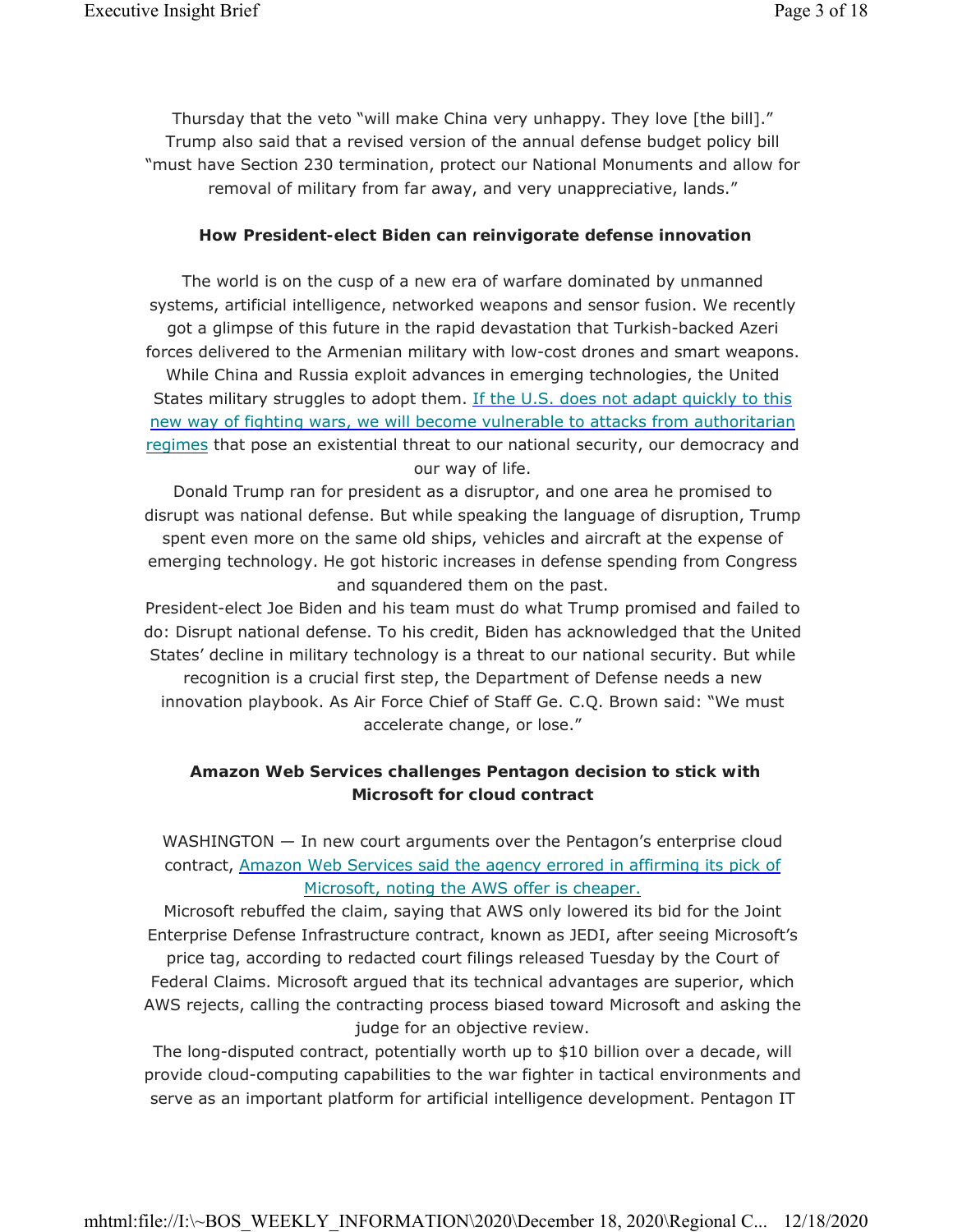officials have said that the delay has hindered those efforts. Microsoft won the contract in October 2019, and when AWS objected, a judge found that AWS' initial protest had merit and was likely to succeed based on only the first of six errors that the company alleged in the evaluation process. DoD completed a corrective action to review proposals again, reaffirming Microsoft as the winner in September this year.

# **Top U.S. general meets with Taliban negotiators**

### The top general in the U.S. military met with Taliban negotiators in Qatar this week

in a bid to reduce violence in Afghanistan, his office said Thursday. Chairman of the Joint Chiefs of Staff Gen. Mark Milley and State Department representatives met with Taliban representatives in Doha "as part of the military channel established in the U.S.-Taliban agreement," his spokesperson, Cmdr. Sarah Flaherty, said in a statement.

"The chairman discussed the need for an immediate reduction of violence and accelerate progress towards a negotiated political solution which contributes to regional stability and safeguards U.S. national interests," Flaherty added.

# **Russia has tested anti-satellite missile, U.S. Space Command says**

Russia has tested an anti-satellite missile, U.S. Space Command announced Wednesday.

The test involved a direct-ascent anti-satellite (DA-ASAT) missile, a system capable of destroying satellites in low Earth orbit that has been tested multiple times, the command said in a statement.

If the weapon were tested on an actual satellite or used operationally, it could cause a large debris field that could endanger commercial satellites and "irrevocably pollute the space domain," according to the release.

"Russia publicly claims it is working to prevent the transformation of outer space into a battlefield, yet at the same time Moscow continues to weaponize space by developing and fielding on-orbit and ground-based capabilities that seek to exploit

U.S. reliance on space-based systems," Army Gen. James Dickinson, the commander of U.S. Space Command, said in the statement.

# **Six largest veterans groups call for VA secretary's firing**

The country's six largest veterans groups on Wednesday called for Veterans Affairs (VA) Secretary Robert Wilkie to be fired over a watchdog report revealing that he disparaged a congressional aide who said she was sexually assaulted at a VA facility.

The American Legion, Veterans of Foreign Wars, Disabled American Veterans (DAV), AMVETS, Paralyzed Veterans of America and Vietnam Veterans of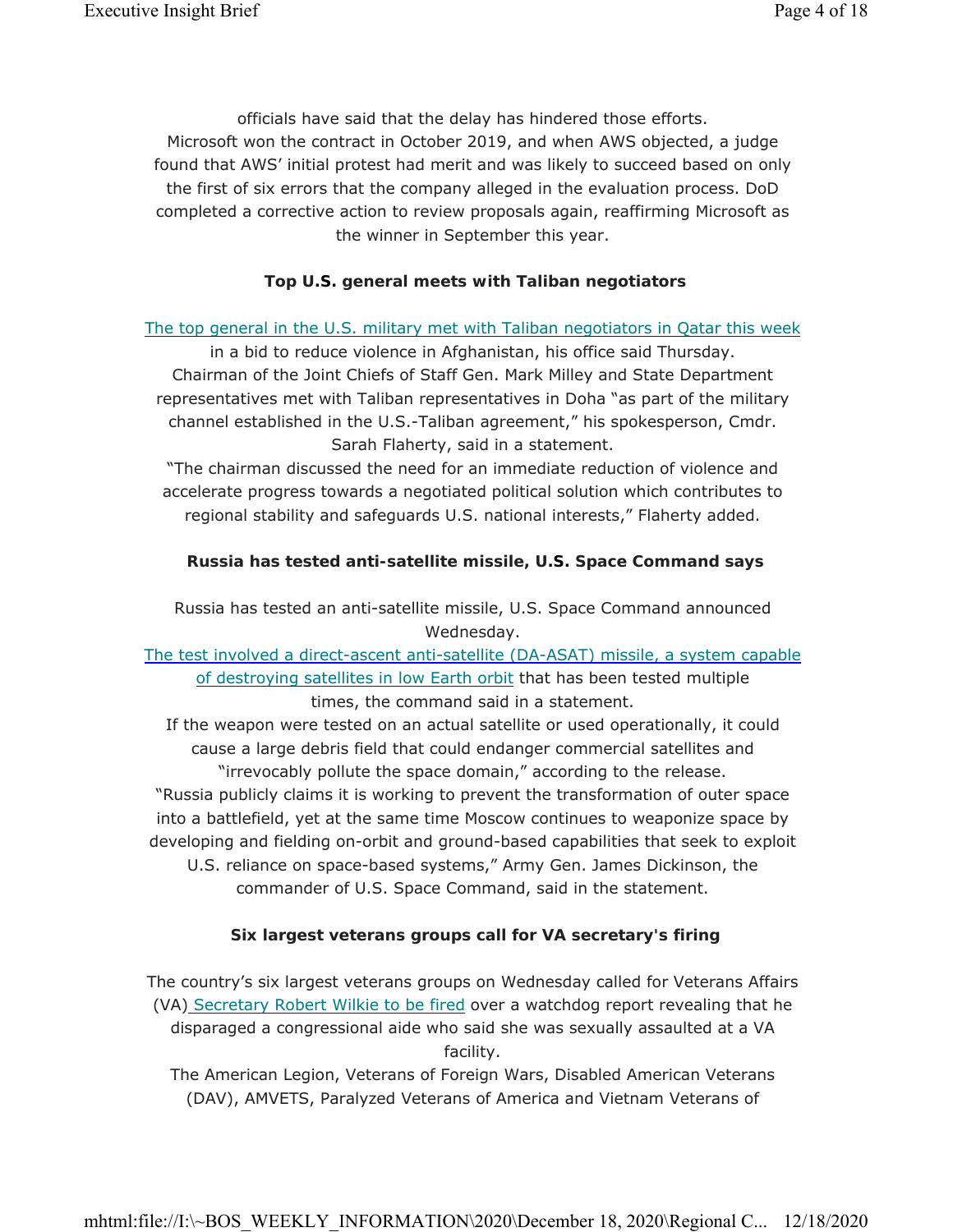America wrote in a letter to the White House that Wilkie had lost the trust of veterans over the conclusions in the bombshell report and that his actions could prevent people from seeking care from the VA.

"This is a tremendous breach of trust among veterans and Secretary Wilkie must be held accountable," they wrote. "His actions not only threaten to deter veterans from seeking care at VA, but also undermine the efforts of VA staff who have been working to bring an end to sexual harassment throughout the department."

# **Still no COVID-19 relief bill as U.S. Congress faces shutdown deadline**

WASHINGTON (Reuters) -The U.S. Congress looked increasingly unlikely on Friday to meet a deadline to agree on \$900 billion in fresh COVID-19 aid and instead may pass a third stopgap spending bill to keep the government from shutting down at midnight.

After months of partisan finger-pointing and inaction, Republicans and Democrats have been negotiating intensely this week on what is expected to be the biggest package since Spring to provide relief to a country struggling with a pandemic that is killing over 3,000 people a day.

They have reported progress, but enough differences remained by late on Thursday that talks looked likely to stretch into the weekend. That would force Congress to pass a stopgap spending bill - known as a continuing resolution, or CR - to keep the government operating for a few days after current funding expires at midnight.

#### **Benefits of Getting a COVID-19 Vaccine**

We understand that some people may be concerned about getting vaccinated once a COVID-19 vaccine is available in the United States. While these vaccines are being developed as quickly as possible, routine processes and procedures remain in place to ensure the safety of any vaccine that is authorized or approved for use. Safety is a top priority, and there are many reasons to get vaccinated.

#### **Facts about COVID-19 Vaccines**

#### FACT: COVID-19 vaccines will not give you COVID-19

Below is a summary of the benefits of COVID-19 vaccination based on what we currently know. CDC will continue to update this page as more data becomes available.

#### **COVID-19 vaccination will help keep you from getting COVID-19**

- COVID-19 vaccines are being carefully evaluated in clinical trials and will be authorized or approved only if they make it substantially less likely you'll get COVID-19.
- Based on what we know about vaccines for other diseases, experts believe that getting a COVID-19 vaccine may help keep you from getting seriously ill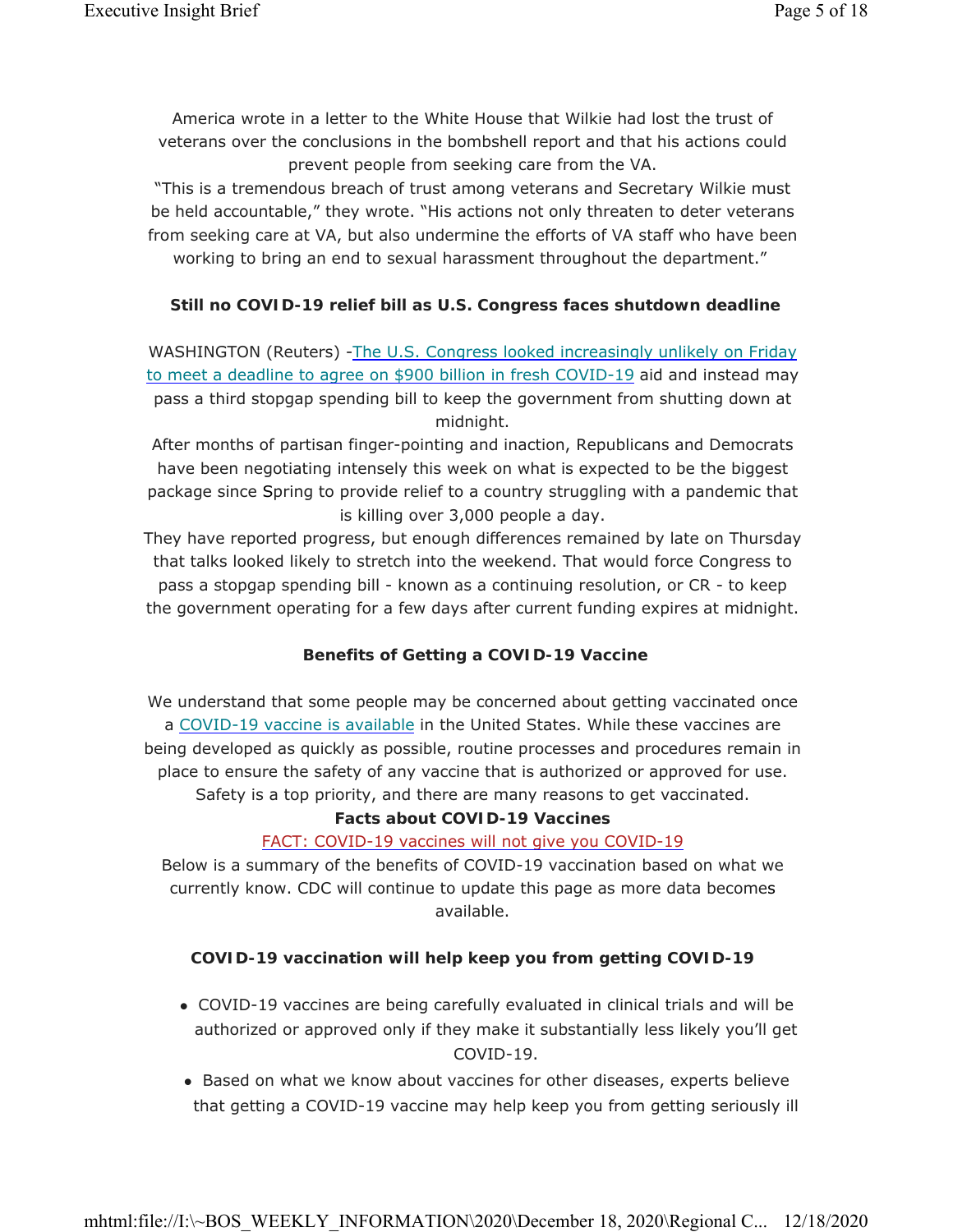even if you do get COVID-19.

- Getting vaccinated yourself may also protect people around you, particularly people at increased risk for severe illness from COVID-19.
	- Experts continue to conduct more studies about the effect of COVID-19 vaccination on severity of illness from COVID-19, as well as its ability to keep people from spreading the virus that causes COVID-19.

**COVID-19 vaccination will be a safer way to help build protection**

- COVID-19 can have serious, life-threatening complications, and there is no way to know how COVID-19 will affect you. And if you get sick, you could spread the disease to friends, family, and others around you.
	- Clinical trials of COVID-19 vaccines must first show they are safe and effective before any vaccine can be authorized or approved for use. The known and potential benefits of a COVID-19 vaccine must outweigh the known and potential risks of the vaccine for use under what is known as an Emergency Use Authorization (EUA). Watch a video on what an EUA is.
- Getting COVID-19 may offer some natural protection, known as immunity. But experts don't know how long this protection lasts, and the risk of severe illness and death from COVID-19 far outweighs any benefits of natural immunity. COVID-19 vaccination will help protect you by creating an antibody response without having to experience sickness.
- Both natural immunity and immunity produced by a vaccine are important aspects of COVID-19 that experts are trying to learn more about, and CDC will keep the public informed as new evidence becomes available.

#### **COVID-19 vaccination will be an important tool to help stop the pandemic**

 Wearing masks and social distancing help reduce your chance of being exposed to the virus or spreading it to others, but these measures are not enough. Vaccines will work with your immune system so it will be ready to fight the virus if you are exposed.

 The combination of getting vaccinated and following CDC's recommendations to protect yourself and others will offer the best protection from COVID-19.

 Stopping a pandemic requires using all the tools we have available. As experts learn more about how COVID-19 vaccination may help reduce spread of the disease in communities, CDC will continue to update the recommendations to protect communities using the latest science.

#### **Biden Transition Updates**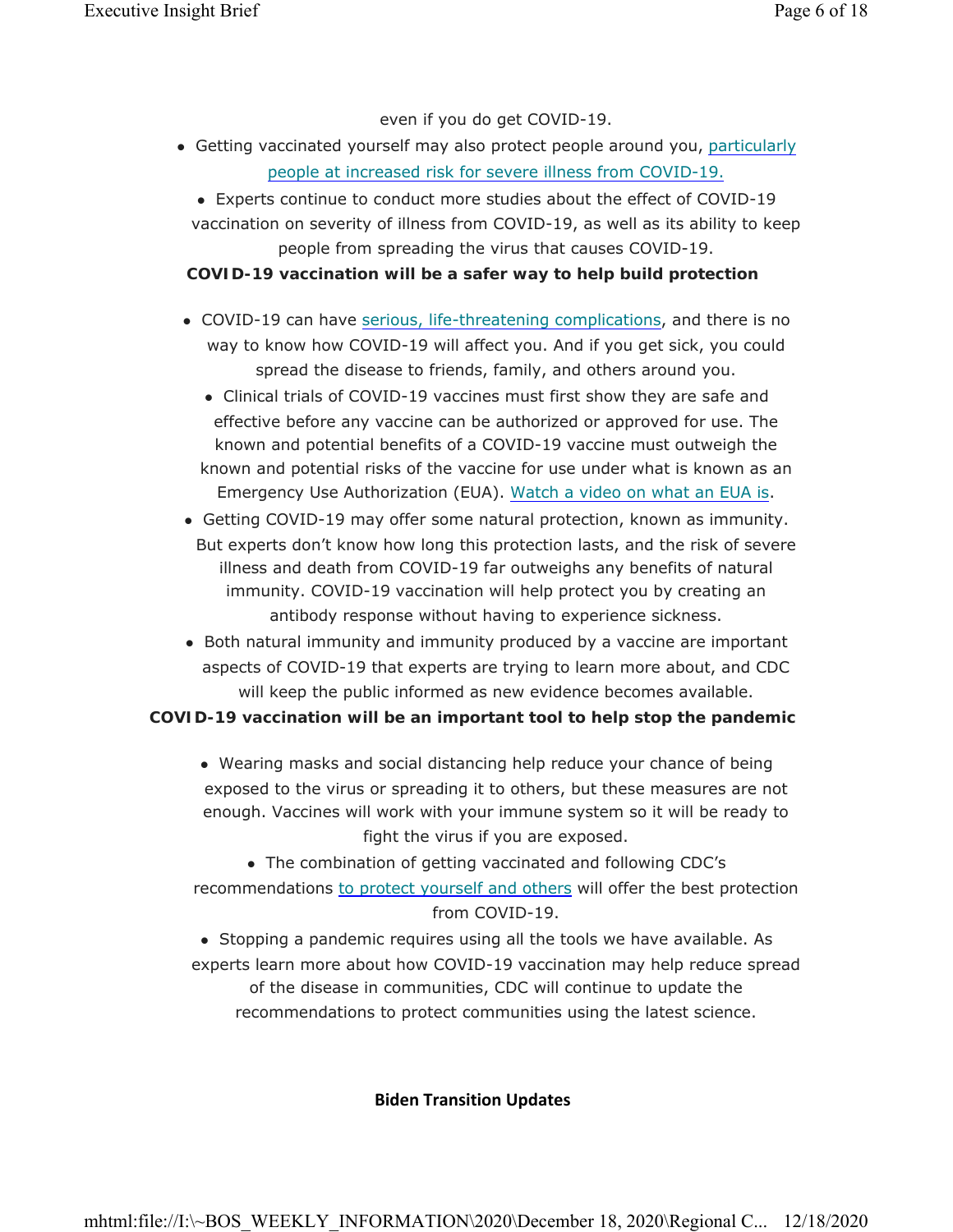#### **9 ARRIVALS**

Cameron Calvin Trimble has a new position as Deputy Digital Director, Community Engagement at Biden Inaugural Committee, Office of President-Elect Joseph R. Biden Jr. Recently: Director of African American Paid Media at Biden for President (2020 - 2020) Herbert C. Hoover Building, 1401 Constitution Ave NW, Washington, District of Columbia 20230

ctrimble@bideninaugural.org https://www.linkedin.com/in/cameronctrimble/

Julia Krieger has a new position as Senior Spokesperson at Biden Inaugural Committee, Office of President-Elect Joseph R. Biden Jr.

Recently: Communications Director at Biden for President (2020 - 2020)

Herbert C. Hoover Building, 1401 Constitution Ave NW, Washington, District of Columbia 20230

jkrieger@bideninaugural.org

https://www.linkedin.com/in/julia-krieger-275b884/

Isabel Aldunate has a new position as Surrogates Communications Director at Biden Inaugural Committee, Office of President-Elect Joseph R. Biden Jr.

Recently: Deputy Surrogate Communications Director at Biden for President (2020 - 2020) Herbert C. Hoover Building, 1401 Constitution Ave NW, Washington, District of Columbia 20230

ialdunate@bideninaugural.org https://www.linkedin.com/in/isabel-aldunate-819a0595/

Tericka M. Lambert has a new position as Director of Digital Engagement at Biden Inaugural Committee, Office of President-Elect Joseph R. Biden Jr.

Recently: Director of Digital Engagement at Biden for President (2020 - 2020) Herbert C. Hoover Building, 1401 Constitution Ave NW, Washington, District of Columbia 20230

tlambert@bideninaugural.org https://www.linkedin.com/in/terickalambert/

Laura Jiménez has a new position as Team Member at Small Business Administration Review Team, Biden-Harris Transition, Office of President-Elect Joseph R. Biden Jr. Recently: Chief Legislative Aide at Florida Senate, Florida Legislature (2016 - 2019) Herbert C. Hoover Building, 1401 Constitution Ave NW, Washington, District of Columbia 20230

ljimenez@ptt.gov https://www.linkedin.com/in/jimenezl/

Timothy W. Manning has a new position as Team Member at Department of Health and Human Services Review Team, Biden-Harris Transition, Office of President-Elect Joseph R. Biden Jr.

Recently: Commissioner at Financial Literacy and Education Commission, United States Department of the Treasury (2012 - 2017)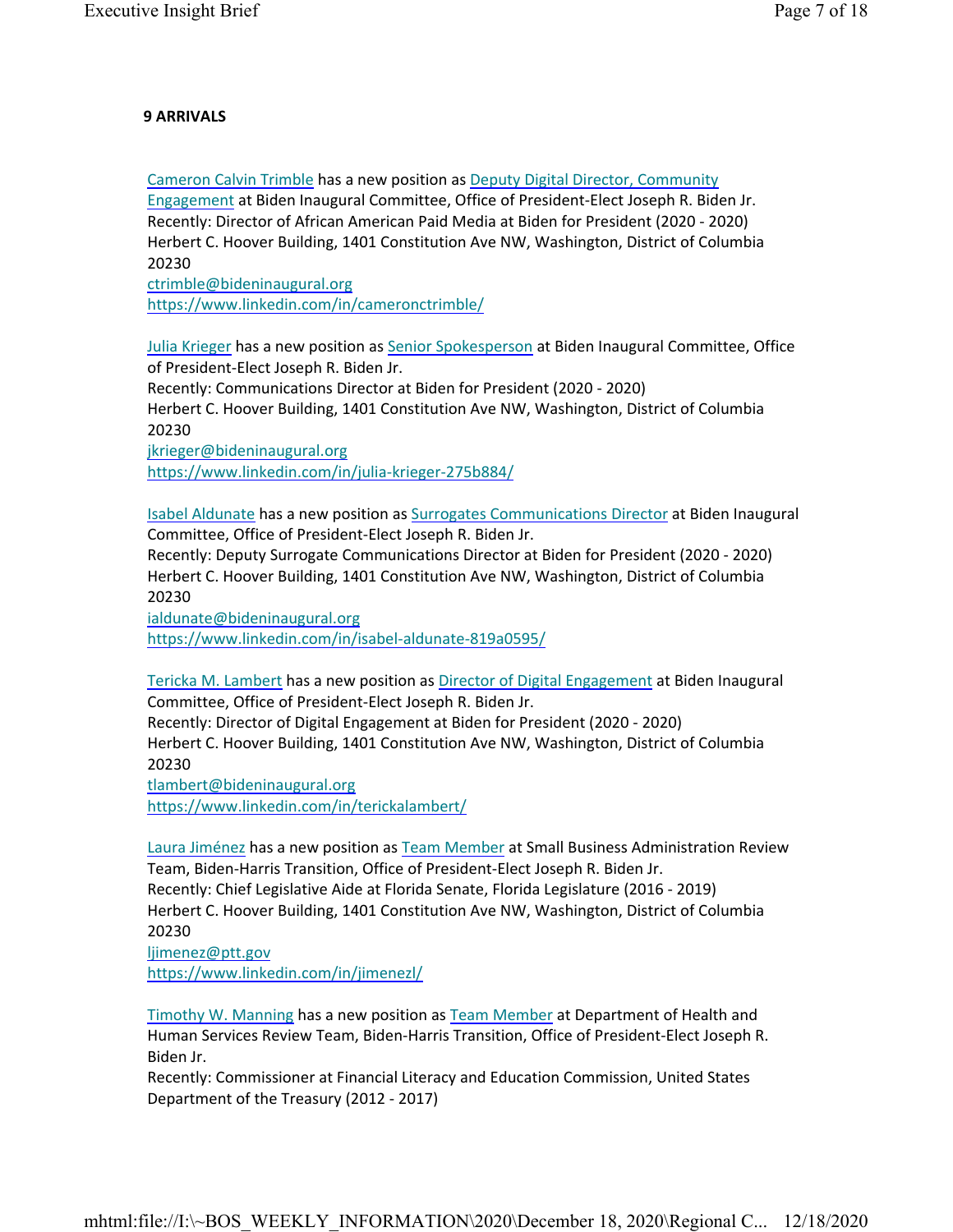Herbert C. Hoover Building, 1401 Constitution Ave NW, Washington, District of Columbia 20230 tmanning@ptt.gov https://www.linkedin.com/in/twmanning315/

Julie Margetta Morgan has a new position as Team Member at Department of Homeland Security Review Team, Biden-Harris Transition, Office of President-Elect Joseph R. Biden Jr. Recently: Senior Officer, Strategic Data at Bill and Melinda Gates Foundation (2015 - 2017) Herbert C. Hoover Building, 1401 Constitution Ave NW, Washington, District of Columbia 20230

jmorgan@ptt.gov

https://www.linkedin.com/in/julie-margetta-morgan/

Thomas James "Tom" Vilsack has a new position as Secretary of Agriculture (Intention to Nominate) at Office of President-Elect Joseph R. Biden Jr.

Note: On December 10, 2020, President-Elect Biden announced his intention to nominate Thomas Vilsack to be Secretary of Agriculture.

Recently: Secretary of Agriculture at Office of the Secretary, United States Department of Agriculture (2009 - 2017)

Herbert C. Hoover Building, 1401 Constitution Ave NW, Washington, District of Columbia 20230

https://www.linkedin.com/in/thomas-vilsack-898794178/

Ambassador Susan E. Rice has a new position as Director, Domestic Policy Council (Incoming) at Office of President-Elect Joseph R. Biden Jr.

Note: On December 10, 2020, President-Elect Biden announced his intent to appoint Susan Rice to be Director of the Domestic Policy Council.

Recently: Contributing Opinion Writer at The New York Times (2018 - 2020)

Herbert C. Hoover Building, 1401 Constitution Ave NW, Washington, District of Columbia 20230

https://www.linkedin.com/in/amb-susan-rice/

#### **Inside the Oval Office**

#### **1 ARRIVAL**

Basil L. Parker has a new position as Administrator and Federal Chief Information Officer at Office of E-Government and Information Technology [eGov], Office of Management and Budget [OMB], Executive Office of the President [EOP] Recently: Chief of Staff at Office of the Director, United States Office of Personnel Management (2020 - 2020) 1650 Pennsylvania Avenue, NW, Washington, District of Columbia 20502 (202) 395-3080 basil.l.parker@omb.eop.gov https://www.linkedin.com/in/basil-parker-a130886/

#### **2 DEPARTURES**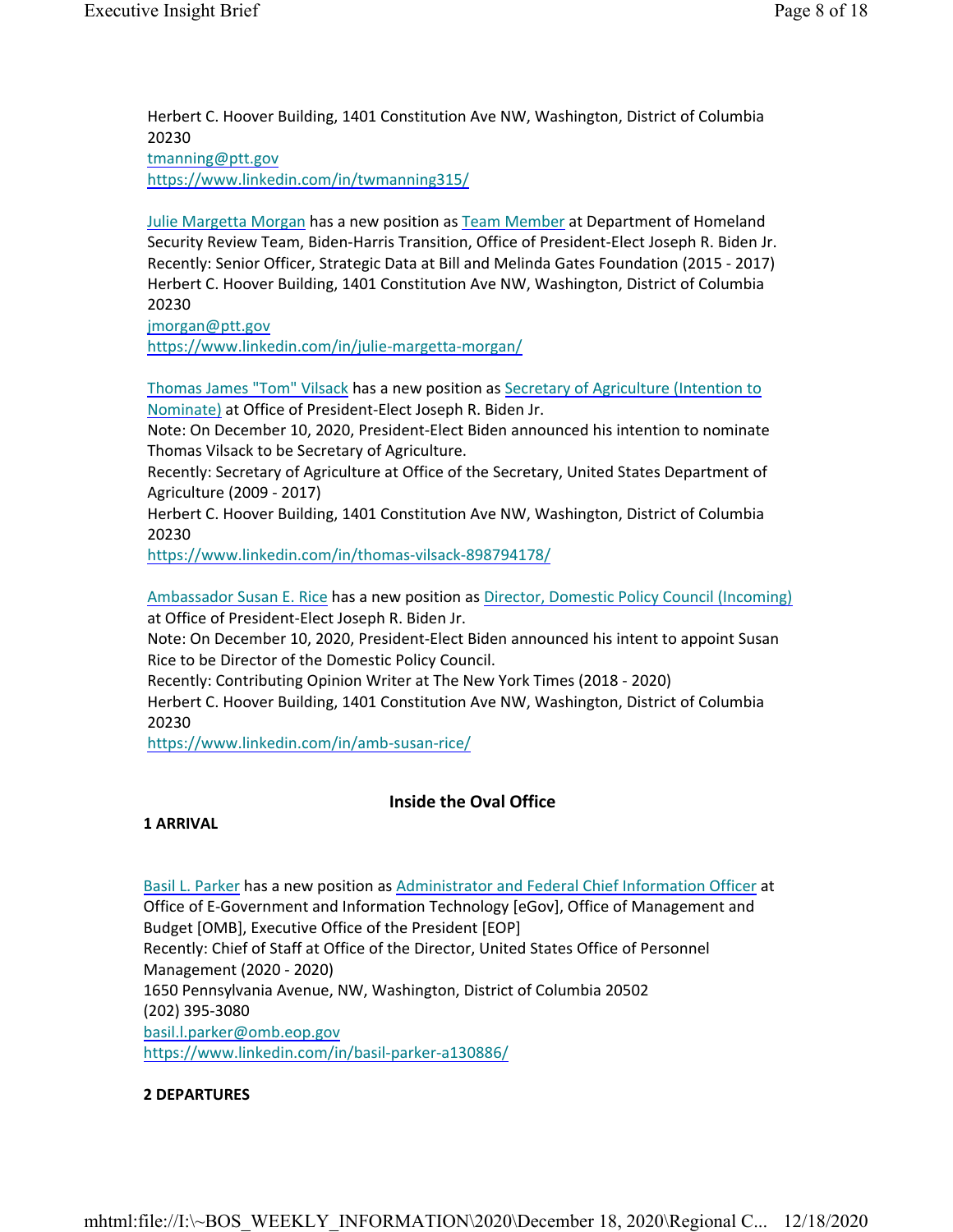David M. Planning has changed status to Special Assistant to the President for Legislative Affairs (Outgoing) at Office of Legislative Affairs [OLA], The White House Office [WHO], Executive Office of the President [EOP] Note: We are currently researching David Planning's exact departure date. 1600 Pennsylvania Avenue, NW, Washington, District of Columbia 20502 (202) 456-2756 david.m.planning@who.eop.gov https://www.linkedin.com/in/david-planning-856211ba/

Bethany R. Pickett has left the position of Deputy Associate Counsel to the President at Office of the White House Counsel, The White House Office [WHO], Executive Office of the President [EOP]

### **Federal Personnel**

### **9 ARRIVALS**

Paul E. Dans has a new position as Chief of Staff at Office of the Director, United States Office of Personnel Management [OPM]

Recently: White House Liaison and Senior Advisor to the Director at Office of the Director, United States Office of Personnel Management (2020 - 2020)

Theodore Roosevelt Federal Building, 1900 E Street, NW, Room 5305, Washington, District of Columbia 20415-0001

(202) 606-1000

https://www.linkedin.com/in/paul-dans-3a029225/

Nathan A. Simington has a new position as Commissioner at Office of Commissioner Nathan Simington, Federal Communications Commission [FCC] Recently: Senior Advisor at Office of the Assistant Secretary, National Telecommunications and Information Administration, United States Department of Commerce (2020 - 2020) 45 L Street NE, Washington, District of Columbia 20554 (888) 225-5322

https://www.linkedin.com/in/nsimington/

Richard P. "Rich" Donoghue has a new position as Acting Deputy Attorney General (Incoming) at Office of the Deputy Attorney General [ODAG], Office of the Attorney General, United States Department of Justice [DOJ]

Note: Richard Donoghue will become Acting Deputy Attorney General effective December 24, 2020.

Recently: U.S. Attorney at New York - Eastern District, United States Department of Justice (2018 - 2020)

950 Pennsylvania Avenue, NW, Washington, District of Columbia 20530 (202) 514-2101

richard.donoghue@usdoj.gov https://www.linkedin.com/in/richard-donoghue-32191a17/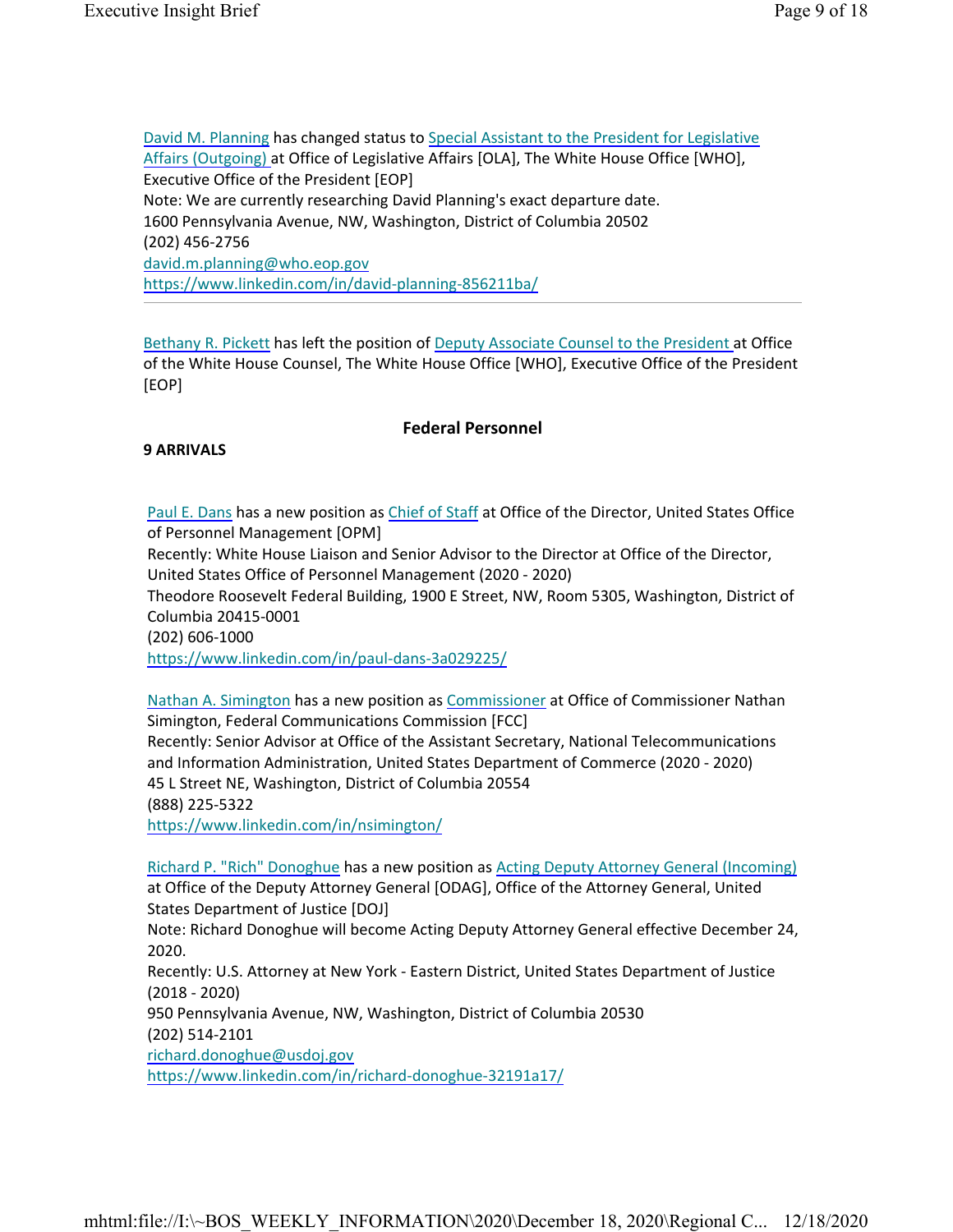Jeffrey Adam "Jeff" Rosen has a new position as Acting Attorney General (Incoming) at Office of the Attorney General, United States Department of Justice [DOJ]

Note: Jeffrey Rosen will become Acting Attorney General effective December 24, 2020. Recently: Deputy Secretary at Office of the Deputy Secretary, Office of the Secretary, United States Department of Transportation (2017 - 2019)

Robert F. Kennedy Building, 950 Pennsylvania Avenue, NW, Washington, District of Columbia 20530-2001

(202) 514-2001

jeffrey.rosen38@usdoj.gov

Brian Allen has a new position as Member (Designate) at National Museum and Library Services Board [NMLSB], Office of the Director, National Foundation on the Arts and the Humanities [NFAH]

Note: On December 10, 2020, President Donald J. Trump announced his intention to nominate Brian T. Allen to be a Member of the Board.

Recently: Director, Addison Gallery at Phillips Academy

955 L'Enfant Plaza North, SW, 9th Floor, Washington, District of Columbia 20024-2135 (202) 653-4757

Adam Candeub has a new position as Deputy Associate Attorney General at Office of the Associate Attorney General [OASG], Office of the Deputy Attorney General [ODAG], United States Department of Justice [DOJ]

Recently: Acting Assistant Secretary for Communications and Information and NTIA Administrator at Office of the Assistant Secretary, National Telecommunications and Information Administration, United States Department of Commerce (2020 - 2020) Robert F. Kennedy Building, 950 Pennsylvania Avenue, NW, Room 5706, Washington, District of Columbia 20530

(202) 514-9500

adam.candeub@usdoj.gov

Arjun Garg has a new position as Deputy Administrator (Acting) at Office of the Deputy Administrator [ODA], Federal Aviation Administration [FAA], United States Department of Transportation [DOT]

Recently: Chief Counsel at Office of the Chief Counsel, Federal Transit Administration, United States Department of Transportation (2018 - 2019)

800 Independence Avenue, SW, Room 1010, Washington, District of Columbia 20591 (866) 835-5322

arjun.garg@faa.gov

https://www.linkedin.com/in/arjun-garg-139a132/

Diana R. Shaw has a new position as Inspector General (Acting) at Office of Inspector General [OIG], United States Department of State [DOS] Recently: Acting Inspector General at Office of Inspector General, United States Department of State (2020 - 2020) 2121 Virginia Avenue, NW, Room 8100, Washington, District of Columbia 20037 (202) 663-0340 diana.r.shaw@stateoig.gov https://www.linkedin.com/in/diana-shaw-a2811211/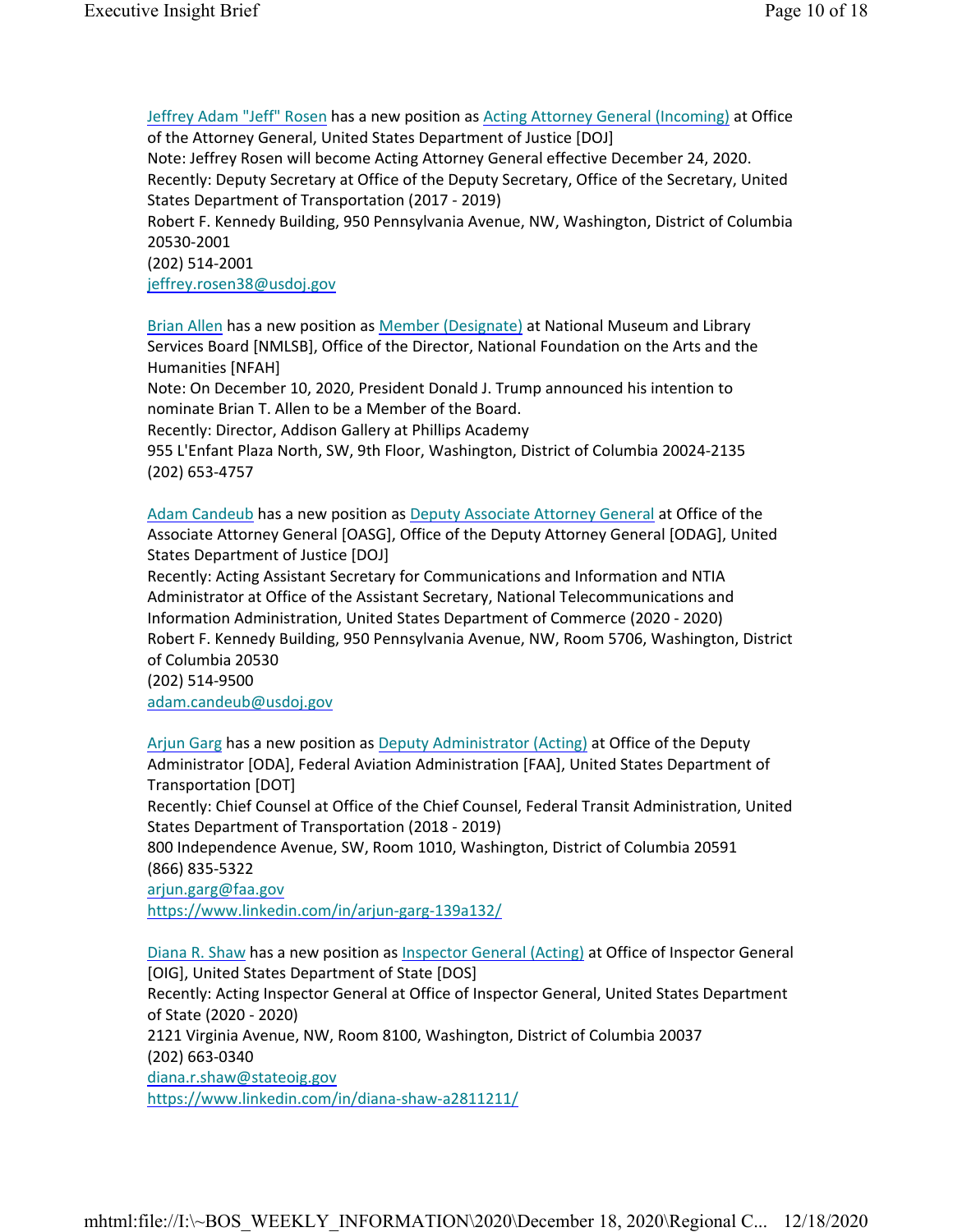Bethany R. Pickett has a new position as Special Assistant U.S. Attorney at Texas - Eastern District, Executive Office for United States Attorneys [EOUSA], United States Department of Justice [DOJ] Recently: Deputy Associate Counsel to the President at Office of the White House Counsel, The White House Office, Executive Office of the President (2019 - 2020) Federal Building, 350 Magnolia Avenue, Suite 150, Beaumont, Texas 77701 (409) 839-2538 bethany.pickett2@usdoj.gov https://www.linkedin.com/in/bethanypickett/

### **1 DEPARTURE**

A. Bailey "Bailey" Wood Jr. has left the position of Director of Communications at Office of Communications and Congressional Affairs, Federal Transit Administration [FTA], United States Department of Transportation [DOT]

### **Key Congressional Staffers**

#### **9 ARRIVALS**

Kaleb D. Froehlich has a new position as Chief of Staff (Incoming) at Office of Senator Lisa Murkowski Note: Effective December 18, 2020. Recently: Senior Counsel at Committee on Energy and Natural Resources, United States

Senate (2013 - 2014) Hart Senate Office Building, SH-522, Washington, District of Columbia 20510-0203 (202) 224-6665

kaleb froehlich@murkowski.senate.gov

Tyler Lindholm has a new position as State Policy Director (Incoming) at Office of Senator-Elect Cynthia Marie Lummis Recently: Member at Minerals, Business and Economic Development, House Standing Committees, Wyoming House of Representatives (2017 - 2019) United States Senate, Washington, District of Columbia 20510 (202) 224-3121 tyler\_lindholm@lummis.senate.gov https://www.linkedin.com/in/tyler-lindholm-9119a259/

Darrin Munoz has a new position as Legislative Director (Incoming) at Office of Senator-Elect Cynthia Marie Lummis Recently: Director, Federal Government Affairs at American Consolidated Natural Resources (2019 - 2020) United States Senate, Washington, District of Columbia 20510 (202) 224-3121 darrin\_munoz@lummis.senate.gov

Arie Dana has a new position as Chief of Staff (Incoming) at Office of Representative-Elect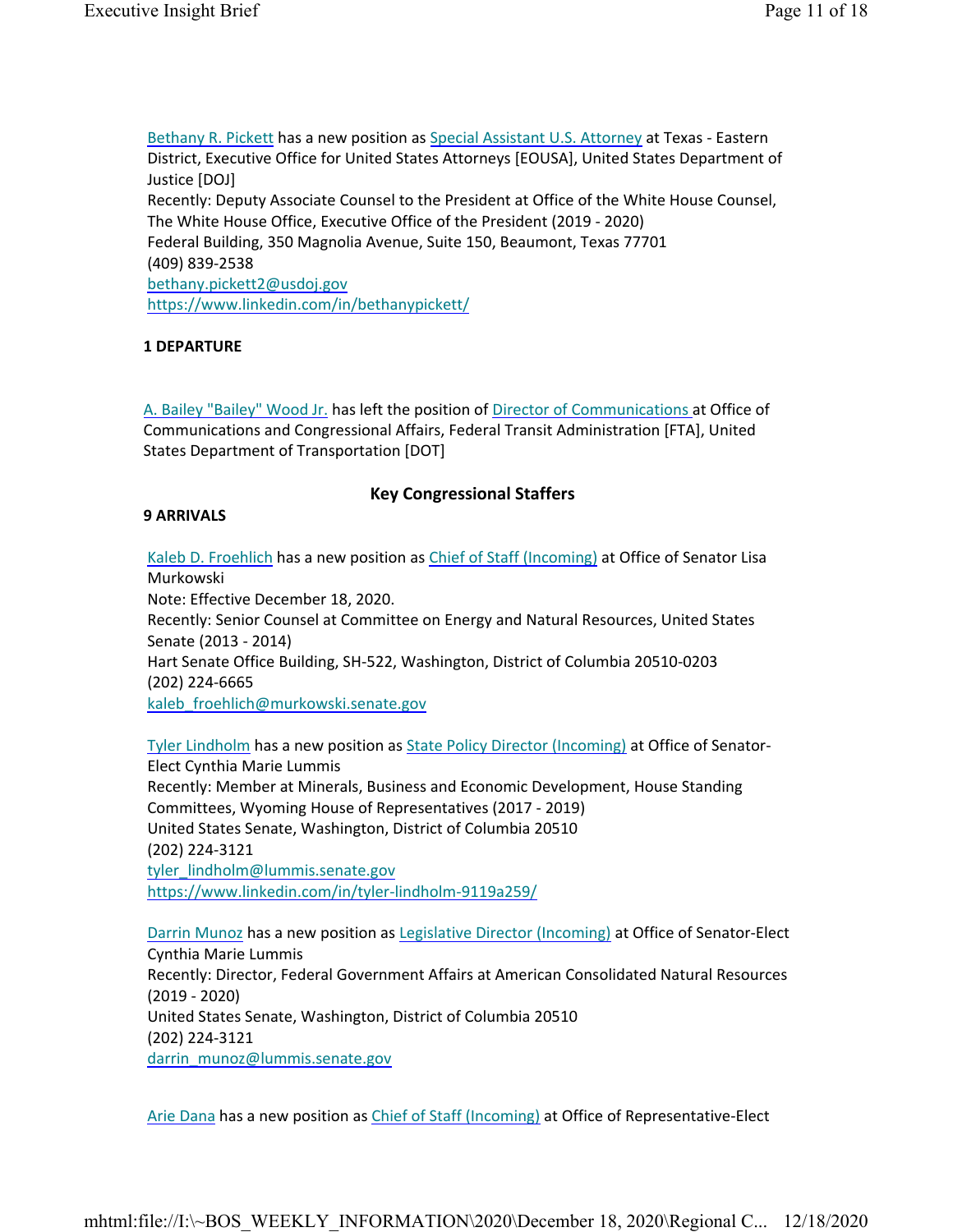Michelle Park Steel Note: Effective January 3, 2021. Recently: Communications Director at Board Member Michelle Steel, Third District, California State Board of Equalization (2009 - 2015) United States House of Representatives, Washington, District of Columbia 20515 (202) 224-3121 arie.dana@mail.house.gov https://www.linkedin.com/in/arie-dana-64737b16/

Carter Moelk has a new position as Communications Director at Office of Representative Trey Hollingsworth Recently: Deputy Communications Director at Office of Representative Brad R. Wenstrup, United States House of Representatives (2019 - 2020) Longworth House Office Building, 1641, Washington, District of Columbia 20515-1409 (202) 225-5315 carter.moelk@mail.house.gov https://www.linkedin.com/in/carter-moelk-999458176/

Blaine Kistler has a new position as Scheduler at Office of Representative Trey Hollingsworth Recently: Trip Coordinator at Donald J. Trump for President, Inc. (2020 - 2020) Longworth House Office Building, 1641, Washington, District of Columbia 20515-1409 (202) 225-5315 blaine.kistler@mail.house.gov https://www.linkedin.com/in/blaine-kistler-53ba15171/

Cora Present has a new position as District Scheduler at Parsippany Office, Office of Representative Mikie Sherrill Recently: Casework and Outreach Assistant at Parsippany Office, Office of Representative Mikie Sherrill, United States House of Representatives (2020 - 2020) 8 Wood Hollow Road, Parsippany, New Jersey 07054 (973) 526-5668 cora.present@mail.house.gov https://www.linkedin.com/in/cora-present-a2a944139/

Catherine Kuerbitz has a new position as Chief of Staff at Office of Representative David Scott Recently: Legislative Director at Office of Representative David Scott, United States House of Representatives (2019 - 2020)

Cannon House Office Building, 225, Washington, District of Columbia 20515-1013 (202) 225-2939

catherine.kuerbitz@mail.house.gov https://www.linkedin.com/in/catherine-kuerbitz-4b124249/

Melissa Kelly has a new position as Chief of Staff (Incoming) at Office of Representative-Elect Scott Franklin

Recently: Campaign Contact at Olson for Congress Committee, District 22, Texas -- U.S. House Campaigns (2012 - 2012)

United States House of Representatives, Washington, District of Columbia 20515 (202) 224-3121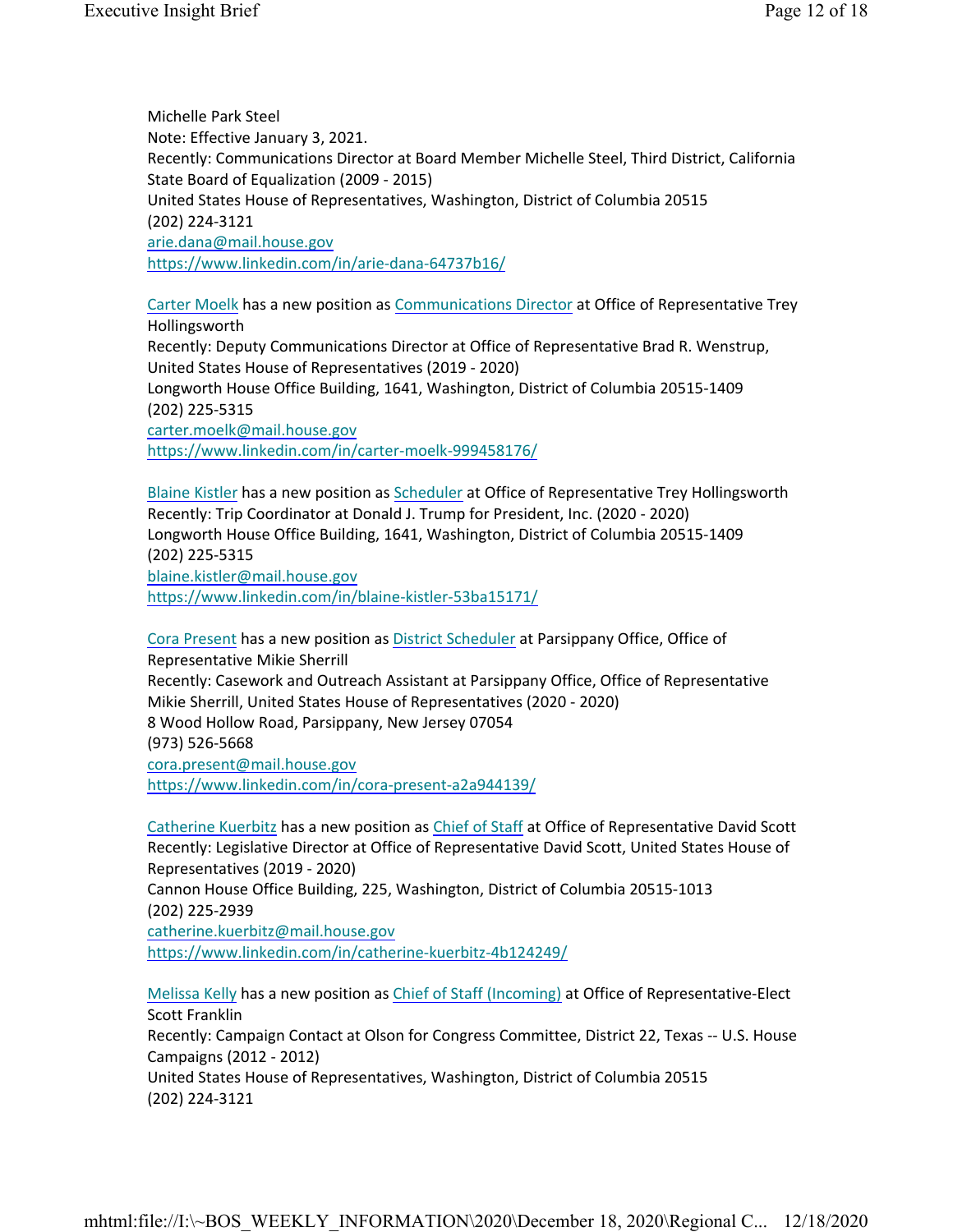melissa.kelly@mail.house.gov linkedin.com/in/melissa-kelly-8283b07

#### **1 DEPARTURE**

Garrett Boyle has left the position of Legislative Director at Office of Senator Lisa Murkowski

Dr. John Zerwas Jr. has a new position as Special Advisor at Office of the Governor, State of Texas Recently: Natural Resources Advisor at Budget and Policy, Office of Governor Greg Abbott, State of Texas 1100 San Jacinto Boulevard, Austin, Texas 78701 (512) 463-2000 john.zerwas@gov.texas.gov https://www.linkedin.com/in/john-zerwas-md-290b7814/

Michael T. "Mike" Freeman has a new position as Natural Resources Policy Advisor (Incoming) at Office of the Governor-Elect, State of Montana Recently: Acting Deputy Solicitor for Water Resources at Water Resources Division, United States Department of the Interior Helena, Montana 59624 (406) 442-6633

Glenn Oppel has a new position as Policy Director (Incoming) at Office of the Governor-Elect, State of Montana Recently: Government Relations Director at Montana Chamber of Commerce (2013 - 2016) Helena, Montana 59624 (406) 442-6633 https://www.linkedin.com/in/glenn-oppel-ab79419/

Todd Rex Gloria has a new position as Mayor at Office of the Mayor, City of San Diego, California Recently: State Assembly Member at California State Assembly (2016 - 2020) City Administration Building, 202 C Street, 11th Floor, San Diego, California 92101 (619) 236-6330

Jennifer Bertino-Tarrant has a new position as County Executive at Office of the County Executive, County of Will, Illinois Recently: Senator at Illinois Senate (2013 - 2020) 302 N. Chicago St., Joliet, Illinois 60432 (815) 774-7480 jbertinotarrant@willcountyillinois.com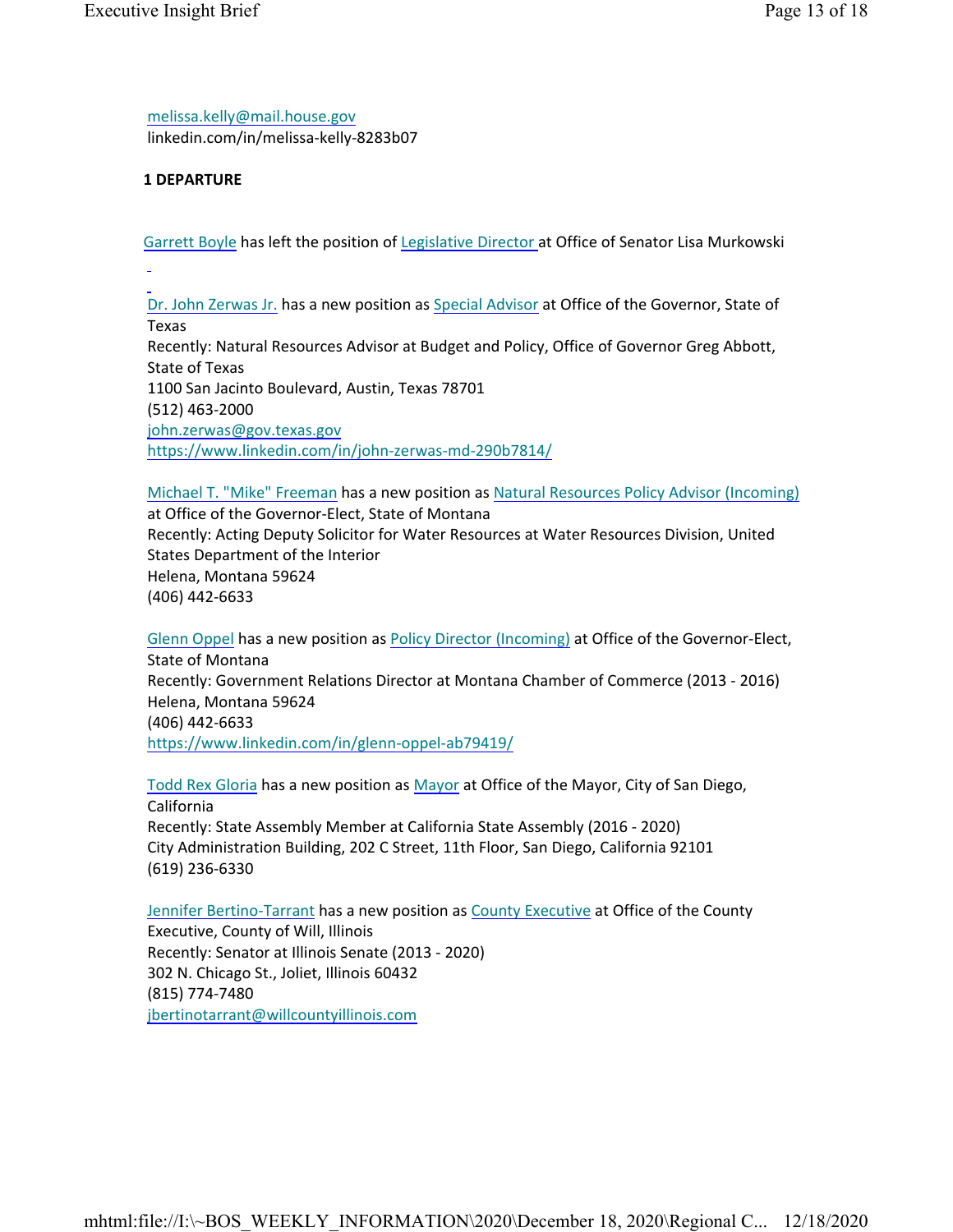

**THIS DAY IN HISTORY**

218 BC Second Punic War: Battle of the Trebia - Hannibal's Carthaginian army heavily defeat Roman forces on Italian soil

1271 Kublai Khan renames his empire "Yuan" (元 yuán), marking the start of the Yuan Dynasty of China

1603 First fleet of the Dutch East India Company under Admiral Steven van der Haghen departs for the East-Indies

1642 Abel Tasman's expedition sails around Farewell Spit and into Golden Bay, first sighting local Māori in New Zealand

1917 The 18th Amendment to the US Constitution, authorizing prohibition of alcohol, is approved by the US congress and sent to the states for ratification

1957 World's 1st full scale nuclear power plant for only peacetime use begins to generate electricity, at the Shippingport Atomic Power Station in Pennsylvania

2019 U.S. House of Representatives votes to impeach President Donald Trump for abuse of power (230-197) and obstruction of Congress (229-198)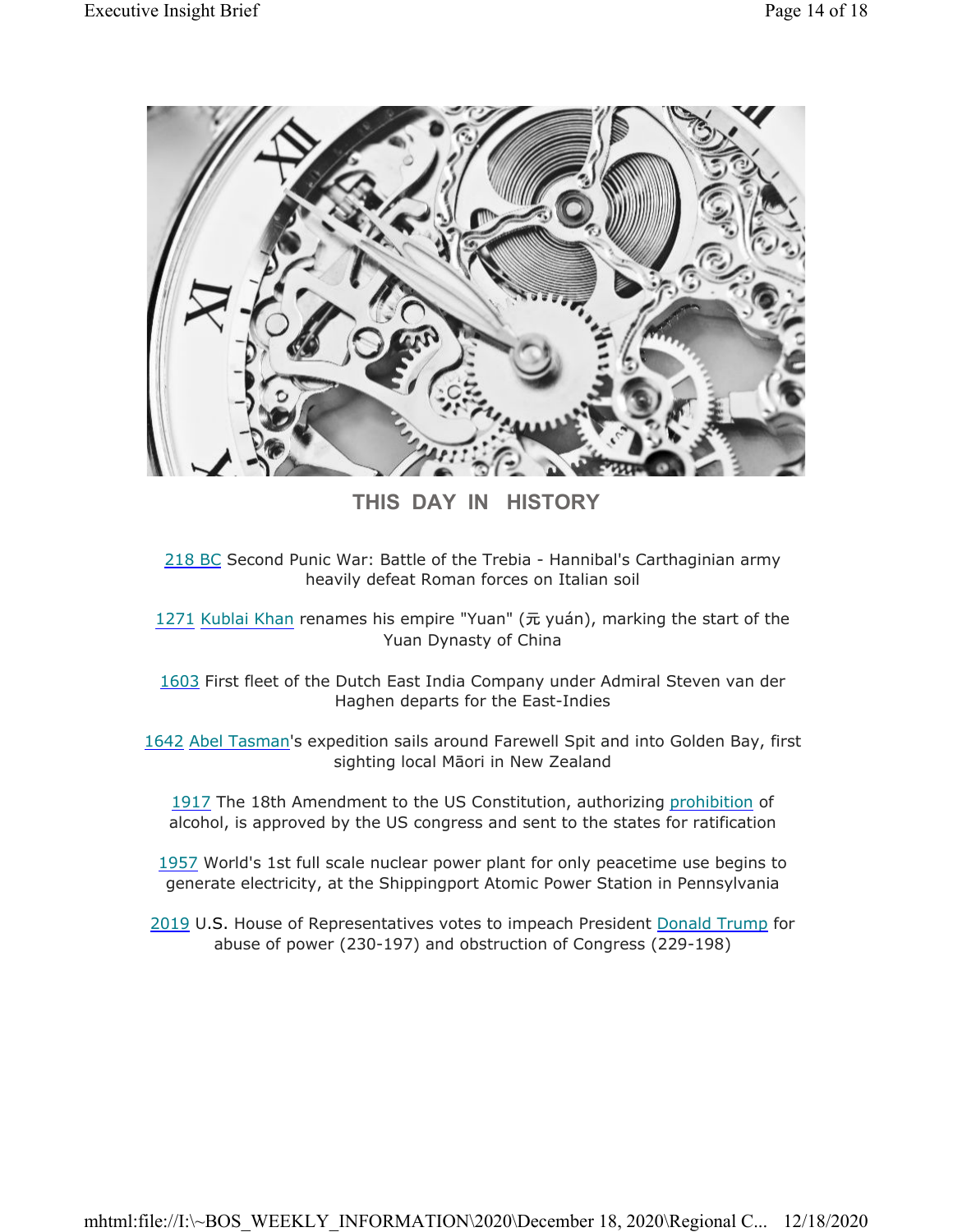

**LOOK AHEAD**

**The Congressional Oversight Commission holds a teleconference, beginning at 2 p.m., to examine the funds authorized by the "CARES (Coronavirus Aid, Relief, and Economic Security) Act" National Security Loan Program, which provides up to \$17 billion for loans and loan guarantees to businesses critical to maintaining national security.** 2:00 PM EST on 12/18/2020

202-224-5050

RSVP to Amber Venzon at Amber\_Venzon@coc.senate.gov or 202-281-0099. Participants:

Defense Undersecretary Ellen Lord

**The Woodrow Wilson Center's Polar Institute holds a virtual film screening and discussion, beginning at 3:30 p.m., on "Polar Guardians: Coast Guard Icebreaking in the High Latitudes."** 3:30 PM EST on 12/18/2020 ryan.mckenna@wilsoncenter.org 202-691-4217 Ryan McKenna; Information on the webcast is available at https://www.wilsoncenter.org/event/polar-guardians-coast-guard-icebreakinghigh-latitudes Participants:

- former Lt. Gov. Fran Ulmer, (D-Alaska)
- Coast Guard Commandant Adm. Karl Schultz
- former Coast Guard Commandant Adm. Thad Allen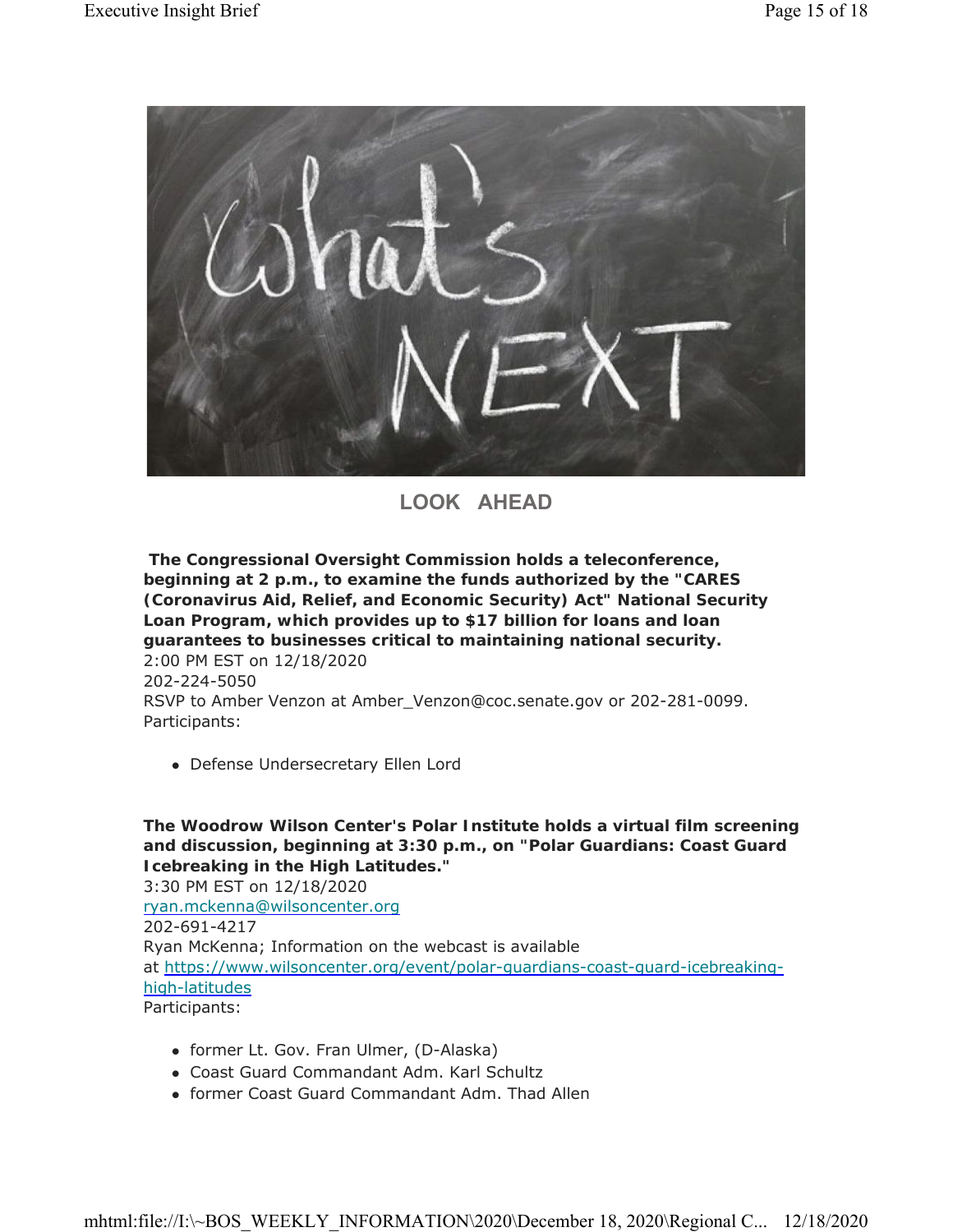Michael Sfraga, Director of the WWC Polar Institute

# **The Heritage Foundation holds a webinar, beginning at 11 a.m., on "Homeland Security and the China Challenge."**

11:00 AM EST on 12/21/2020 lectures.seminars@heritage.org 202-675-1761 Webinar information is available at https://www.heritage.org/homelandsecurity/event/virtual-event-homeland-security-and-the-china-challenge Participants:

- Acting DHS Secretary Chad Wolf
- James Jay Carafano, Vice president of the Heritage Kathryn and Shelby Cullom Davis Institute

# **The Hudson Institute holds a virtual discussion, beginning at 12 p.m., on "After the Taliban: Implications for India-Afghanistan Relations."**

12:00 PM EST on 12/21/2020 cstewart@hudson.org 202-974-6456 Carolyn Stewart; Information on the webcast is available at https://www.hudson.org/events/1906-video-event-after-the-talibanimplications-for-india-afghanistan-relations122020 Participants:

- former Indian Ambassador to Afghanistan Gautam Mukhopadhaya, Senior visiting fellow at the Center for Policy Research
- Aparna Pande, Director of the Hudson Institute Initiative on the Future of India and South Asia
- Afghanistan Ambassador to the United Nations Adela Raz
- Omar Sharifi, Director of the American Institute of Afghanistan Studies
- Prakhar Sharma, Senior researcher at the International Republican Institute

**The Woodrow Wilson Center's Nuclear Proliferation International History Project holds a virtual book discussion, beginning at 4 p.m., on "Political Fallout: Nuclear Weapons Testing and the Making of a Global Environmental Crisis."** 4:00 PM EST on 12/21/2020 ryan.mckenna@wilsoncenter.org 202-691-4217 Ryan McKenna; Information on the webcast is available at https://www.wilsoncenter.org/event/political-fallout-nuclear-weapons-testingand-making-global-environmental-crisis Participants:

Author Toshihiro Higuchi, Assistant professor of history at Georgetown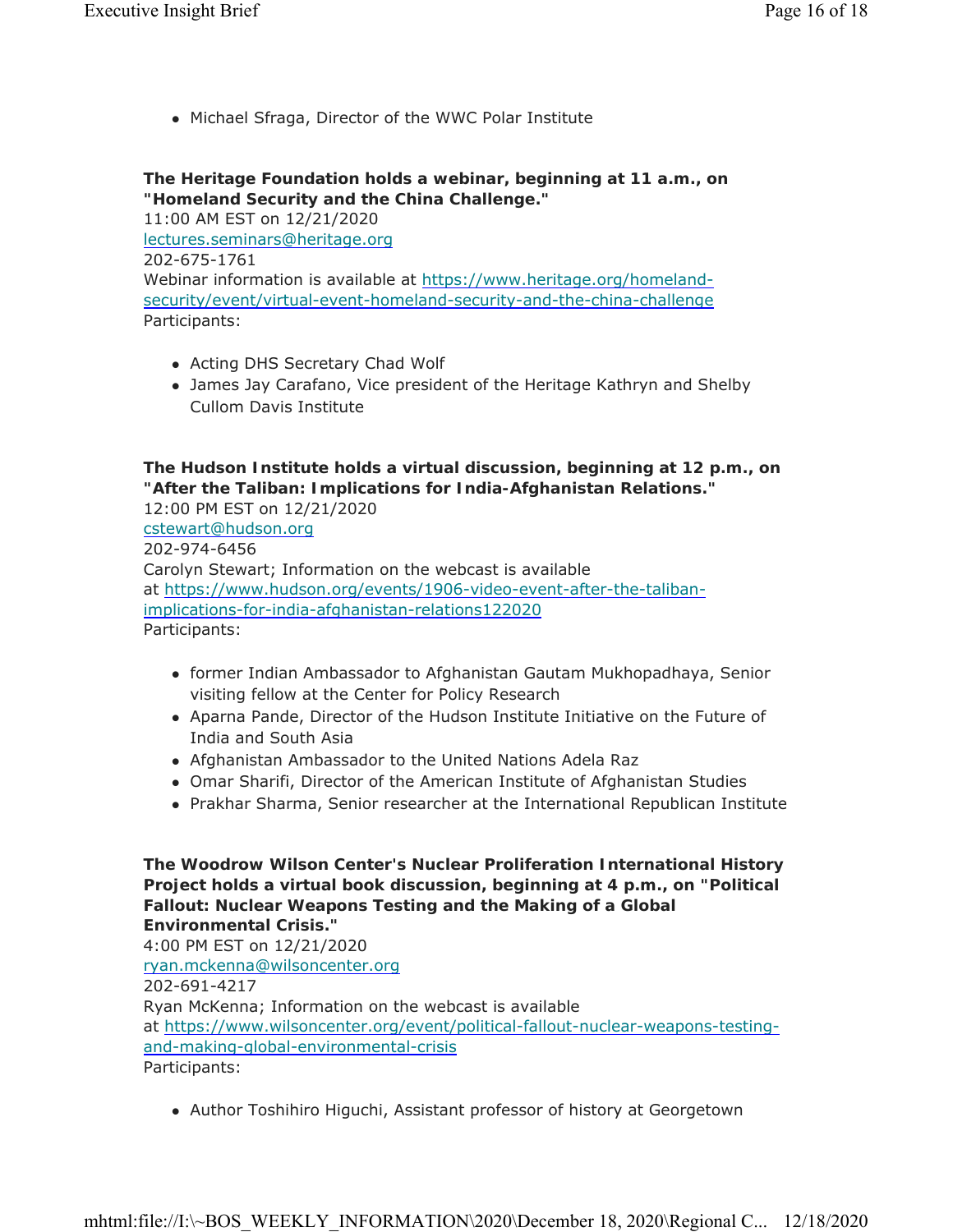University

# **Have a great weekend!**

The *Executive Insight Brief* is a compilation of articles of interest prepared by The Roosevelt Group research team. This information is provided for situational awareness. Items are chosen to highlight trends and issues in the news and do not necessarily reflect the views or positions of The Roosevelt Group.